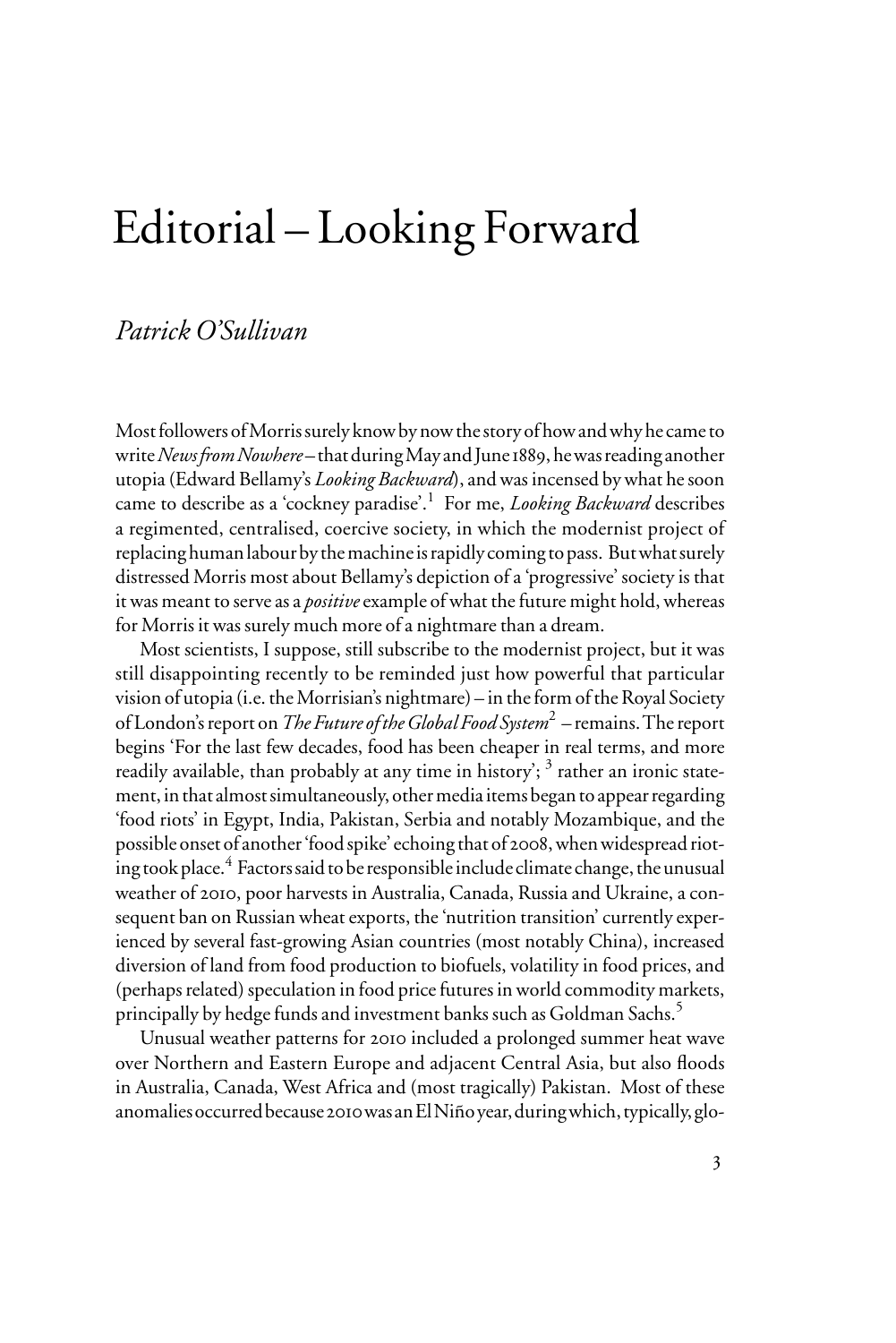bal weather patterns are reversed; dry regions (California, Peru) experience unusual wet conditions, and humid areas (Indonesia, northern Australia), drought. Seasonal weather anomalies do not amount to long-term climatic trends, but evidence of a change in El Niño has recently been reported which might be associated with global warming.<sup>6</sup> So there may be more of this kind of weather to come.

Poor harvests in Canada, Eastern Europe, Central Asia and West Africa were therefore at least in part a result of El Niño. But other factors also contributed to the rising price of food, not least the decision by Russia, the third largest exporter of this cereal, to impose a twelve month ban on exports of wheat.<sup>7</sup> Meanwhile, the 'nutrition transition', and the diversion of cropland into production of biofuels, are part of globalisation, and still seem to many to be a bad idea – maybe not for the people involved, but for the Earth. For, as mentioned in previous editorials, to support nine billion people at the same level of prosperity as the citizens of the world's eight richest countries will require not one Earth, but at least four, probably five.

Beyond all this, as if it were not disturbing enough, is the news that at least part of the reason for the current 'food spike' may be speculation on world commodity markets by investment banks and hedge funds. Apparently these agencies are buying up foodstufls on commodity markets, in the hope that as values rise further, they will be able to sell at a higher price. Of course the banks in question deny any culpability – but as someone once did not quite say, 'Well, they would, wouldn't they?' – and food is not the only commodity whose price has risen, but there is enough evidence of a 'food bubble' taking place for the United Nations to lay the blame firmly at the door of institutional investors. $^9$ 

Does it not occur to such people that in speculating in the price of other people's food, they have plumbed new depths, even for capitalism? The world, apparently, is not so badly off as it was in 2008 – food stocks are more extensive, fuel prices lower; Congress has passed a law which attempts to discourage such speculation – but food price inflation to the consumer is set to rise globally next year by 5–10%. And even if the banks are not the *cause* of the increases in food prices, they seem perfectly prepared to *profit* from them.

Just when you think the Hydra has drawn its last breath, another set of heads springs up. William Godwin, that most optimistic of Enlightenment 'philosophes', believed that the means of subsistence are part of the common stock, and therefore should not be privatised, but he clearly underestimated his adversary.<sup>10</sup> Morris shared no such illusions

Is money to be gathered? Cut down the pleasant trees among the houses, pull down ancient and venerable buildings for the money that a few square yards of London dirt will fetch; blacken rivers, hide the sun and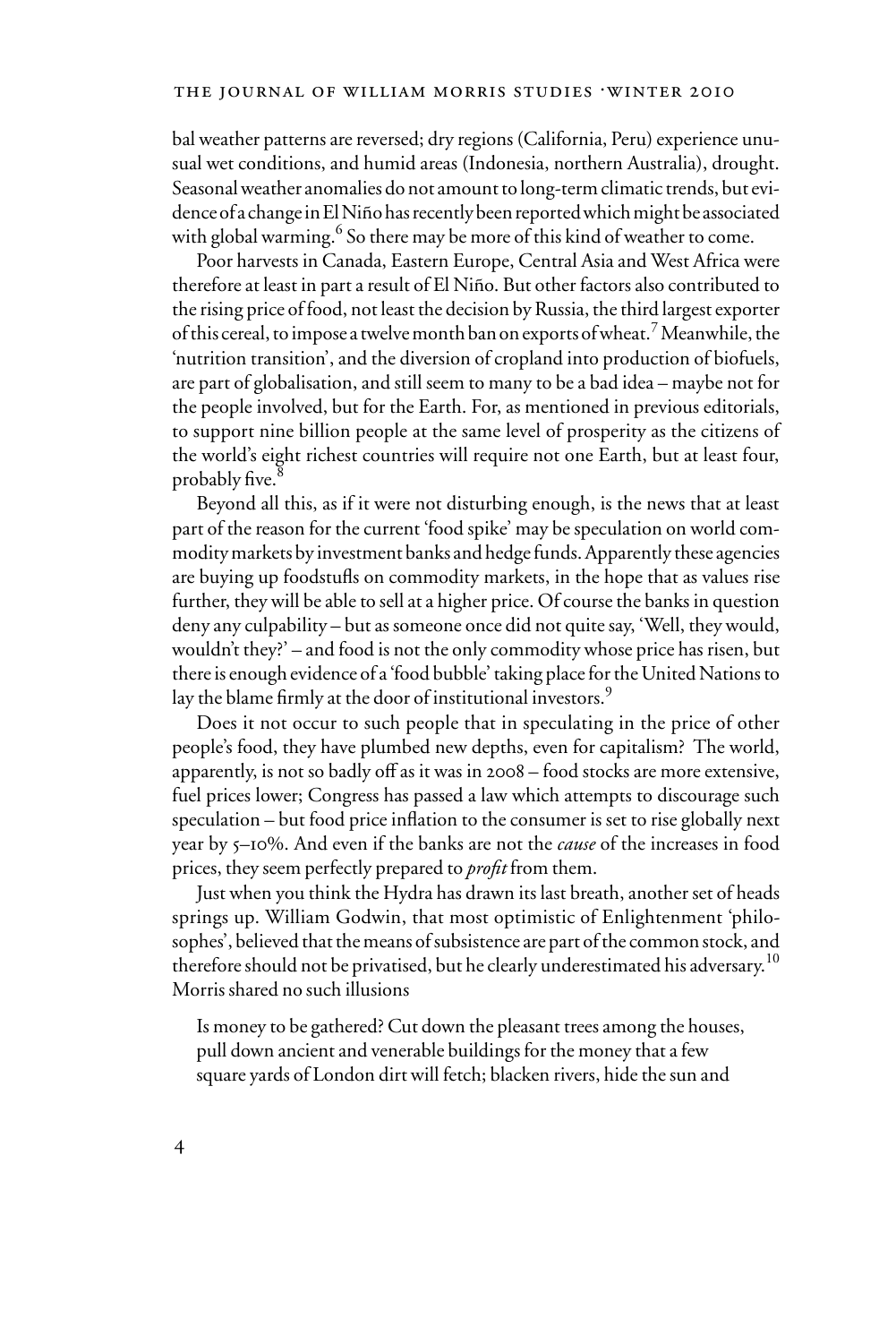poison the air with smoke and worse, and it's nobody's business to see to it or mend it: that is all that modern commerce  $\ldots$  will do for us herein.<sup>11</sup>

Media reactions to the Royal Society report, even among sober outlets, focused almost exclusively on its advocacy (but only by one article out of twenty) of feeding the world by 2050 on 'artificial' (or more correctly, 'cultured') meat.<sup>12</sup> Apologists for this idea are quick to point out its perceived advantages,13 but generally ignore the point that it would replace a range of 'natural' systems by a single one which completely bypasses nature (and the human communities in which food is produced), to say nothing of transferring strategic responsibility for production of a major component of the world's food supply to a few trans-national corporations. And does not advocacy of artificial meat production on an industrial scale imply a manipulative attitude to nature which might surprise even Francis Bacon?14

One step beyond is the recommendation, by no less a person than James Lovelock, that in order to release vital land 'back to Gaia', the majority of the world's population (but not, I note, the 'custodians') be consigned to live in tower blocks, where they will be required to subsist on a diet synthesised completely from inorganic matter (a *truly* artificial food).<sup>15</sup> Couple these suggestions to those of Dickson Despommier – that the inhabitants of cities should forsake soil-based agriculture, and grow their food in 'vertical farms' – tower blocks dotted around the city landscape – and we begin to arrive not only at *Looking Backward*, but even (with its vats of pre-programmed embryos) *Brave New World*.16

Faced with seemingly insuperable problems,<sup>17</sup> even some parts of the Green movement are beginning to panic, and to advocate solutions which, rather than working with nature, seek to separate us from it, and to replace it with a totally artificial environment. As usual, Morris knows better.

… looking upon everything, … animate and inanimate – 'nature', as people used to call it – as one thing, and (humankind) as another … it was natural to people thinking … this way, that they should try to make 'nature' their slave, since they thought 'nature' was something outside them.

Instead, in the London of Nowhere, between Piccadilly and Trafalgar Square,

Each house stood in a garden carefully cultivated and running over with flowers. ... the garden-trees, ... except for a bay here and there, and occasional groups of limes, seemed to be all fruit-trees: there were a great many cherry-trees, now all laden with fruit …

and in the countryside, on the Upper Thames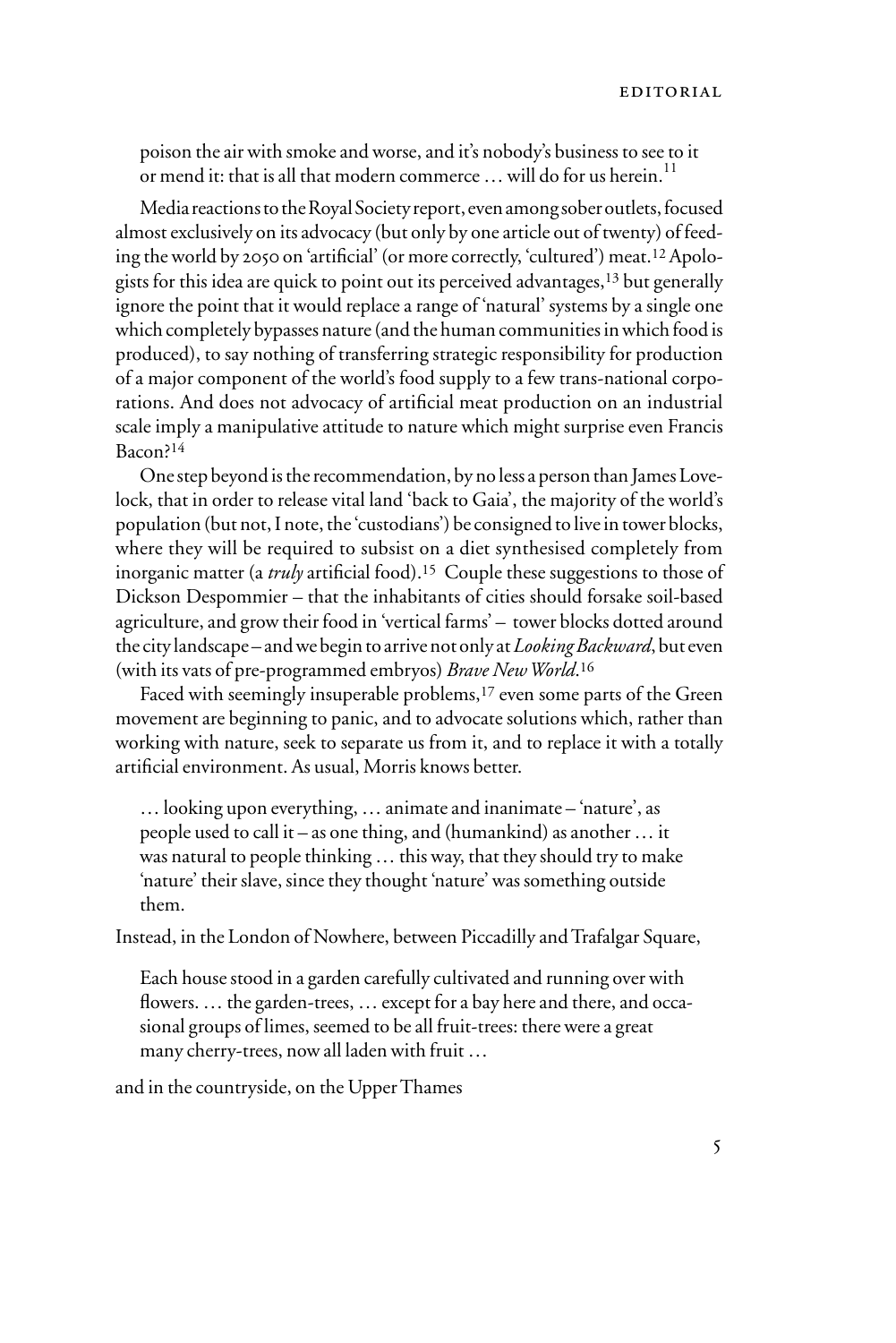One change I noticed amidst the quiet beauty of the fields  $\dots$  (was) that they were planted with trees here and there, often fruit-trees, … To be short, the fields were everywhere treated as a garden made for the pleasure as well as the livelihood of all  $^{18}$ 

In other words, along with that other great nineteenth century precursor of 'ecosocialism', Peter Kropotkin,<sup>19</sup> Morris invented 'permaculture' about a century before it became fashionable amongst greens. Now they need to take on board his other ideas.

In this issue we are very pleased to publish Florence Boos's edition of two previously unpublished lectures by Morris – 'Socialism' (1885), and 'What we have to look for' (1895). In the first, Morris spends some time discussing inequality, an issue which, it is hoped, now that the kind of remuneration which can be 'earned' by financial speculation has been widely recorded, may be gaining prominence. In the second, he describes precisely why, two years after the collapse of Lehman Brothers, politicians seem to have done very little about the root causes of the current Wnancial crisis. We also include Alex Wong's analysis of Morris's early *Defence of Guenevere* poems (a subject also considered in recent issues by Richard Frith, and Florence Boos), and Peter Faulkner's comparison of print settings of Chaucer by Morris, and Eric Gill – a very different artist from Morris, and even more diflerent character. These are followed by reviews of books on Morris himself, on Ruskin, and on Richard Norman Shaw, as well as a further volume of Rossetti's letters. Morris's impact on nineteenth century design, including the Aesthetic Movement, and on twentieth and twenty-first century architectural conservation, and production of stained glass, are explored in further reviews.

Laurence Davis & Ruth Kinna's new collection of anarchist and utopian writings, in which Morris's role in the development of such thought is discussed – even though Morris himself was not an anarchist – is also reviewed by David Goodway, who reiterates the key point that a crucial property of utopia is to provide a model of 'How we might live'; something we 'soixante-huitards', however incoherent, always possessed, but which, it seems to me, our young people – since the fall of the Berlin Wall, the 'death of socialism', and 'victory of the free market' (so popular even amongst 'left-wing' commentators) – sadly lack. As Morris would no doubt agree, there is still much work to be done.

## NOTES

1. Nicholas Salmon with Derek Baker, *The William Morris Chronology*, Bristol: Thoemmes Press, 1996, pp.216–217; E.P. Thompson, *William Morris. Romantic to Revolutionary*, London: Pantheon, 1976, p. 693.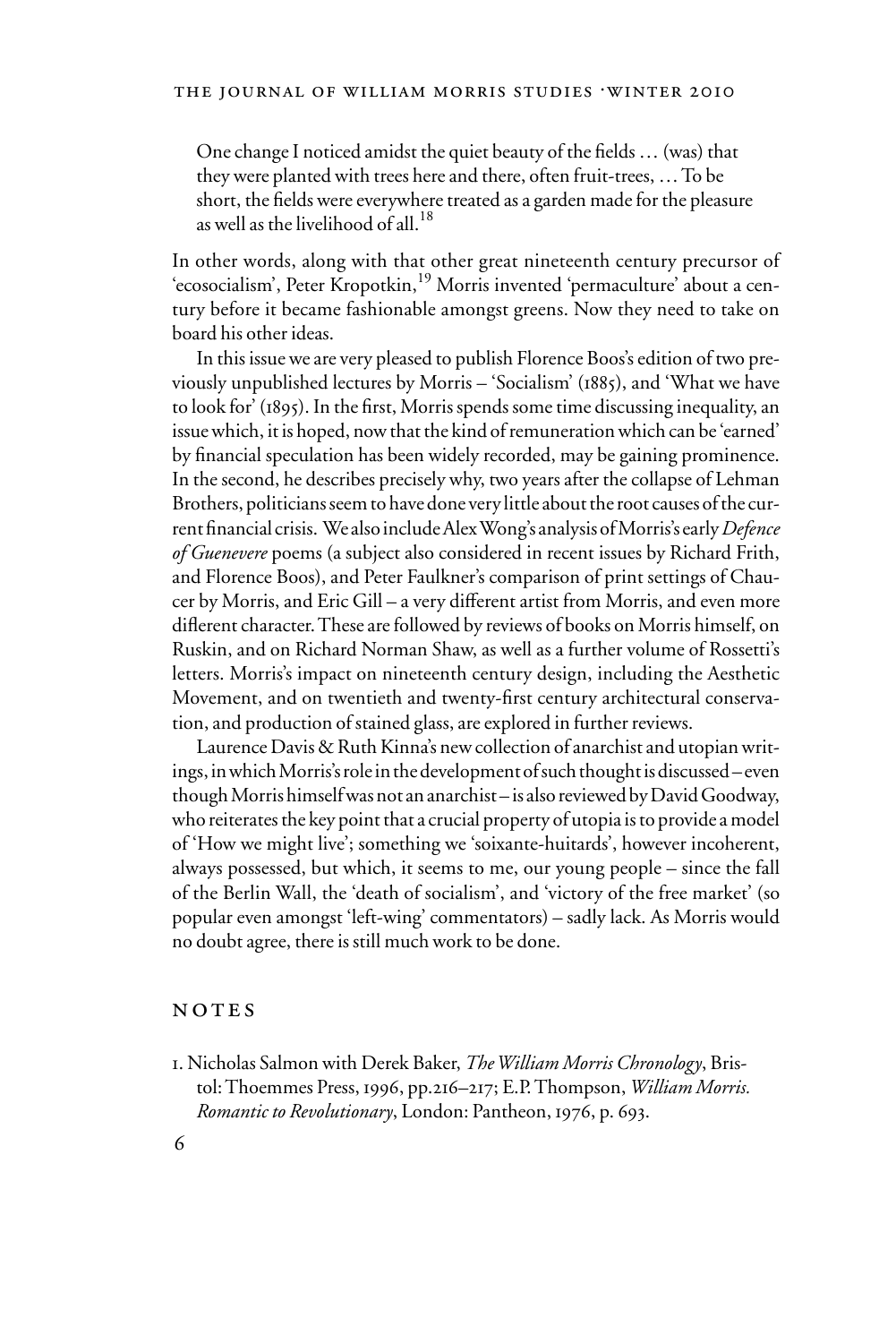- 2. Theme issue 'Food security: feeding the world in 2050', compiled and edited by Charles Godfray *et al*. *Philosophical Transactions of the Royal Society* Series B vol. 365 (no. 1554), September 27 2010, pp. 2769–3097; http://rstb.royalsocietypublishing.org/content/365/1554/2769.full (Afterwards *Royal Society*)
- 3. *Royal Society*, p. 2769 (although it does then immediately point out that today one in seven people are still short of food).
- 4. 'Commodity prices soar as spectre of food inflation is back', http://www. guardian.co.uk/business/2010/aug/06/commodity-prices-food-inflation (Accessed 23 September 2010).
- 5. 'Hedge funds accused of gambling with lives of the poorest as food prices soar', http://www.guardian.co.uk/business/2010/jul/19/speculators-commodities-food-price-rises/print (Accessed 23 September 2010).
- 6. Sang-Wook Yeh *et al*., 'El Niño in a changing climate', *Nature* 461, 2009, pp. 511–514. doi:10.1038/nature08316; http://www.nature.com/nature/journal/ v461/n7263/abs/nature08316.html (Accessed 15 October 2010).
- 7. 'Fears grow over global food supply'; http://www.ft.com/cms/ s/5f6f94ac-b6bc-11df-b3dd-00144feabdc0,Authorised=false.html?\_i location=http%3A%2F%2Fwww.ft.com%2Fcms%2Fs%2F0%2F5f6f94acb6bc-11df-b3dd-00144feabdc0.html&\_i\_referer= (Accessed 28 September 2010).
- 8. Patrick O'Sullivan, 'Editorial', *Journal of William Morris Studies* XVII, 3, Winter 2007, pp. 3–9; http://www.morrissociety.org/ JWMS/17.3.OSullivanEditorial.pdf (Afterwards 'Editorial', Winter 2007); 'Editorial – Fears and Hopes', *Journal of William Morris Studies* XVIII, 1, Winter 2008, pp. 3–7.
- 9. 'UN warned of major new food crisis at emergency meeting in Rome'; http:// www.guardian.co.uk/environment/2010/sep/24/food-crisis-un-emergencymeeting-rome/print (Accessed 1 October 2010)
- 10. William Godwin, *Enquiry concerning Political Justice*, Book VIII, 'Of Property'. As in Peter Marshall, *William Godwin*, London: Yale University Press, pp. 110–111, 162–163.
- 11. 'The Lesser Arts', in A.L. Morton, ed, *The Political Writings of William Morris*, London: Lawrence & Wishart, 1973, pp. 31–56 (p. 53).
- 12. 'Artificial meat "made in a giant vat" could solve global food shortage', http://www.telegraph.co.uk/earth/earthnews/7947613/Artificial-meatmade-in-a-giant-vat-could-solve-global-food-shortage.html (Accessed 23 September 2010).
- 13. 'Radical changes needed to feed the world'; http://www.guardian.co.uk/ environment/2010/aug/21/radical-changes-needed-to-feed-world (Accessed 28 September 2010).
- 14. We have also parks, and enclosures of … beasts and birds; which we use …